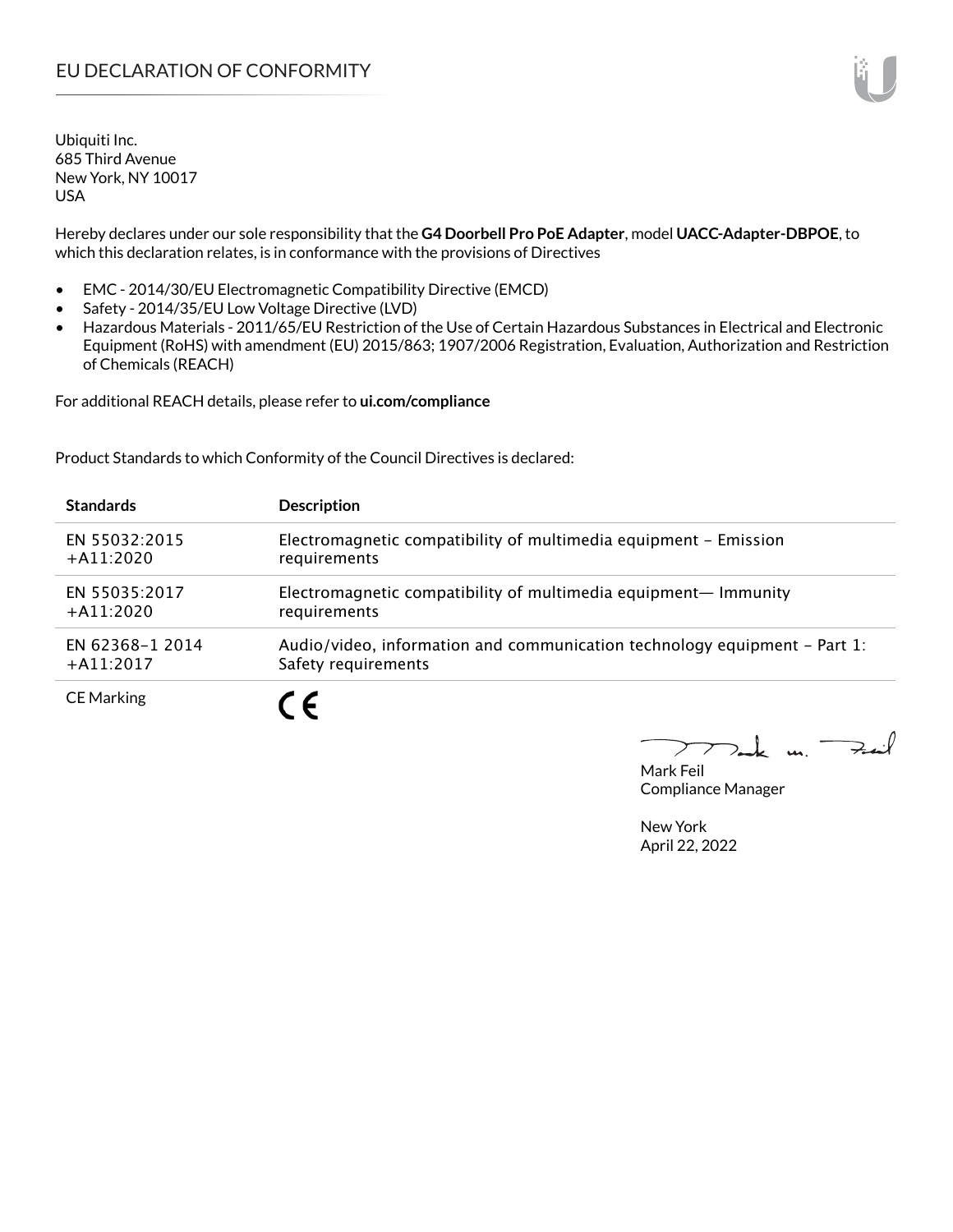## **UACC-Adapter-DBPOE**

#### **български** [Bulgarian]

С настоящото Ubiquiti декларира, че това устройство UACC-Adapter-DBPOE е в съответствие със съществените изисквания и други приложими разпоредби на Директиви 2014/30/ЕС, 2014/35/ЕС.

### **Hrvatski** [Croatian]

Ubiquiti ovim putem izjavljuje da je ovaj uređaj UACC-Adapter-DBPOE sukladan osnovnim zahtjevima i ostalim bitnim odredbama Direktiva 2014/30/EU, 2014/35/EU.

### **Čeština** [Czech]

Ubiquiti tímto prohlašuje, že toto UACC-Adapter-DBPOE zařízení, je ve shodě se základními požadavky a dalšími příslušnými ustanoveními směrnic 2014/30/EU, 2014/35/EU.

### **Dansk** [Danish]

Hermed, Ubiquiti, erklærer at denne UACC-Adapter-DBPOE enhed, er i overensstemmelse med de væsentlige krav og øvrige relevante krav i direktiver 2014/30/EU, 2014/35/EU.

### **Nederlands** [Dutch]

Hierbij verklaart Ubiquiti, dat deze UACC-Adapter-DBPOE apparaat, in overeenstemming is met de essentiële eisen en de andere relevante bepalingen van richtlijnen 2014/30/EU, 2014/35/EU.

### **English**

Hereby, Ubiquiti, declares that this UACC-Adapter-DBPOE device, is in compliance with the essential requirements and other relevant provisions of Directives 2014/30/EU, 2014/35/EU.

### **Eesti keel** [Estonian]

Käesolevaga Ubiquiti kinnitab, et antud UACC-Adapter-DBPOE seade, on vastavus olulistele nõuetele ja teistele asjakohastele sätetele direktiivide 2014/30/EL, 2014/35/EL.

### **Suomi** [Finnish]

Täten Ubiquiti vakuuttaa, että tämä UACC-Adapter-DBPOE laite, on yhdenmukainen olennaisten vaatimusten ja muiden sitä koskevien direktiivien 2014/30/EU, 2014/35/EU.

### **Français** [French]

Par la présente Ubiquiti déclare que l'appareil UACC-Adapter-DBPOE, est conforme aux exigences essentielles et aux autres dispositions pertinentes des directives 2014/30/UE, 2014/35/UE.

### **Deutsch** [German]

Hiermit erklärt Ubiquiti, dass sich dieses

UACC-Adapter-DBPOE Gerät, in Übereinstimmung mit den grundlegenden Anforderungen und den anderen relevanten Vorschriften der Richtlinien 2014/30/EU, 2014/35/EU befindet.

### **Ελληνικά** [Greek]

Δια του παρόντος, Ubiquiti, δηλώνει ότι αυτή η συσκευή UACC-Adapter-DBPOE, είναι σε συμμόρφωση με τις βασικές απαιτήσεις και τις λοιπές σχετικές διατάξεις των οδηγιών 2014/30/EE, 2014/35/EE.

### **Magyar** [Hungarian]

Ezennel Ubiquiti kijelenti, hogy ez a UACC-Adapter-DBPOE készülék megfelel az alapvető követelményeknek és más vonatkozó 2014/30/EU, 2014/35/EU irányelvek rendelkezéseit.

### **Íslenska** [Icelandic]

Hér, Ubiquiti, því yfir að þetta UACC-Adapter-DBPOE tæki er í samræmi við grunnkröfur og önnur viðeigandi ákvæði tilskipana 2014/30/ESB, 2014/35/ESB.

### **Italiano** [Italian]

Con la presente, Ubiquiti, dichiara che questo dispositivo UACC-Adapter-DBPOE, è conforme ai requisiti essenziali ed alle altre disposizioni pertinenti delle direttive 2014/30/ UE, 2014/35/UE.

### **Latviešu valoda** [Latvian]

Ar šo, Ubiquiti, deklarē, ka UACC-Adapter-DBPOE ierīce, ir saskaņā ar būtiskajām prasībām un citiem attiecīgiem noteikumiem Direktīvās 2014/30/ES, 2014/35/ES.

### **Lietuvių kalba** [Lithuanian]

Ubiquiti deklaruoja, kad šis UACC-Adapter-DBPOE įrenginys atitinka esminius reikalavimus ir kitas 2014/30/ ES, 2014/35/ES Direktyvų nuostatas.

### **Malti** [Maltese]

Hawnhekk, Ubiquiti, tiddikjara li dan il-mezz UACC-Adapter-DBPOE huwa konformi mar-rekwiżiti essenzjali u dispożizzjonijiet rilevanti oħrajn ta 'Direttivi 2014/30/UE, 2014/35/UE.

### **Norsk** [Norwegian]

Herved Ubiquiti, erklærer at denne UACC-Adapter-DBPOE enheten, er i samsvar med de grunnleggende kravene og andre relevante bestemmelser i direktivene 2014/30/EU, 2014/35/EU.

### **Polski** [Polish]

Niniejszym, Ubiquiti, oświadcza, że urządzenie UACC-Adapter-DBPOE, jest zgodny z zasadniczymi wymaganiami oraz pozostałymi stosownymi postanowieniami Dyrektyw 2014/30/UE, 2014/35/UE.

### **Português** [Portuguese]

Ubiquiti declara que este dispositivo UACC-Adapter-DBPOE, está conforme com os requisi tos essenciais e outras disposições das Directivas 2014/30/UE, 2014/35/UE.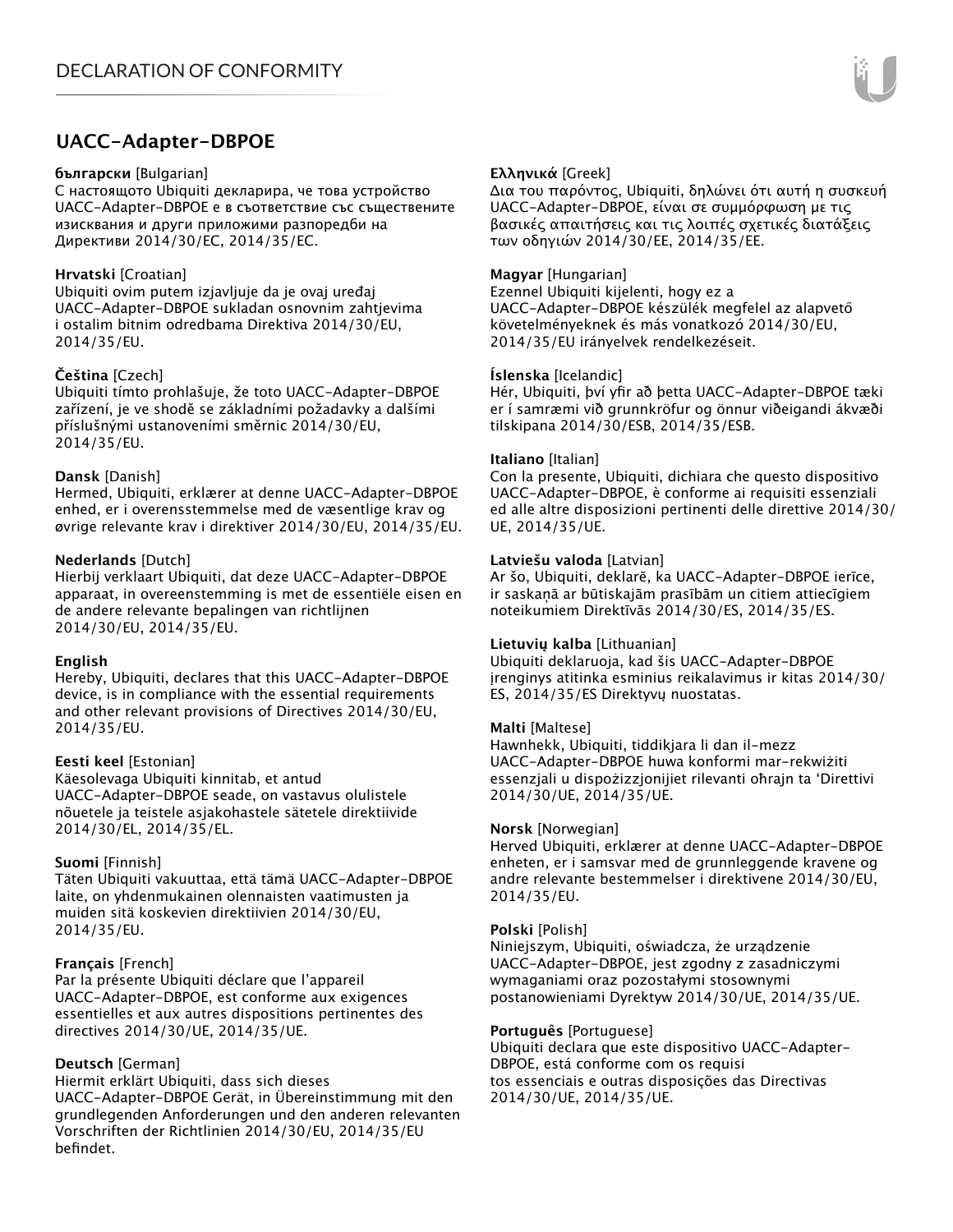#### **Română** [Romanian]

Prin prezenta, Ubiquiti declară că acest dispozitiv UACC-Adapter-DBPOE este în conformitate cu cerințele esențiale și alte prevederi relevante ale Directivelor 2014/30/UE, 2014/35/UE.

#### **Slovenčina** [Slovak]

Týmto Ubiquiti, prehlasuje, že toto UACC-Adapter-DBPOE zariadenie, je v súlade so základnými požiadavkami a ďalšími relevantnými ustanoveniami smernice 2014/30/EÚ, 2014/35/EÚ.

#### **Slovenščina** [Slovenian]

Družba Ubiquiti izjavlja, da je naprava UACC-Adapter-DBPOE v skladu z obveznimi zahtevami in drugimi ustreznimi določbami direktiv 2014/30/EU in 2014/35/EU.

#### **Español** [Spanish]

Por medio de la presente Ubiquiti declara que este dispositivo UACC-Adapter-DBPOE, cumple con los requisitos esenciales y cualesquiera otras disposiciones aplicables o exigibles de las Directivas 2014/30/UE, 2014/35/UE.

#### **Svenska** [Swedish]

Härmed Ubiquiti, intygar att denna UACC-Adapter-DBPOE enhet är i överensstämmelse med de väsentliga egenskapskrav och övriga relevanta bestämmelser som framgår av direktiven s2014/30/EU, 2014/35/EU.

#### **Accessories**:

https://www.ui.com/products/#default https://www.ui.com/products/#accessories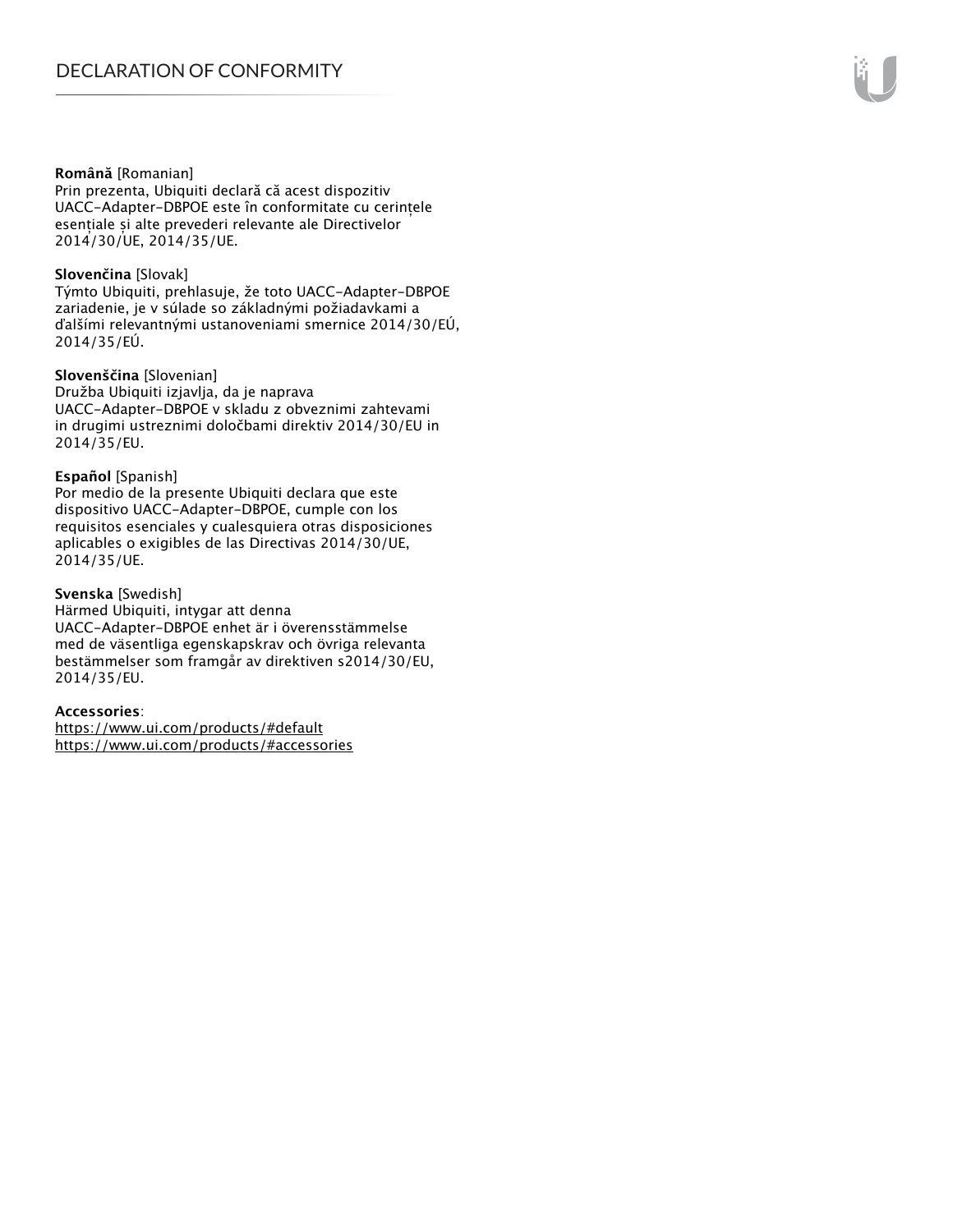Ubiquiti Inc. 685 Third Avenue New York, NY 10017 USA

Hereby declares under our sole responsibility that the **G4 Doorbell Pro PoE Adapter**, model **UACC-Adapter-DBPOE**, to which this declaration relates, is in conformance with the provisions of UK Regulations

- Electromagnetic Compatibility Regulations 2016
- Electrical Equipment (Safety) Regulations 2016
- Hazardous Materials The Restriction of the Use of Certain Hazardous Substances in Electrical and Electronic Equipment Regulations 2012; 1907/2006 Registration, Evaluation, Authorization and Restriction of Chemicals (REACH)

For additional REACH details, please refer to **ui.com/compliance**

Product Standards to which Conformity of the Council Directives is declared:

| <b>Standards</b>    | <b>Description</b>                                                        |
|---------------------|---------------------------------------------------------------------------|
| EN 55032:2015       | Electromagnetic compatibility of multimedia equipment - Emission          |
| $+A11:2020$         | requirements                                                              |
| EN 55035:2017       | Electromagnetic compatibility of multimedia equipment— Immunity           |
| $+$ A11:2020        | requirements                                                              |
| EN 62368-1 2014     | Audio/video, information and communication technology equipment – Part 1: |
| $+$ A11:2017        | Safety requirements                                                       |
| <b>UKCA Marking</b> | UK                                                                        |

Tak m. Fail  $\blacktriangleright$ 

Mark Feil Compliance Manager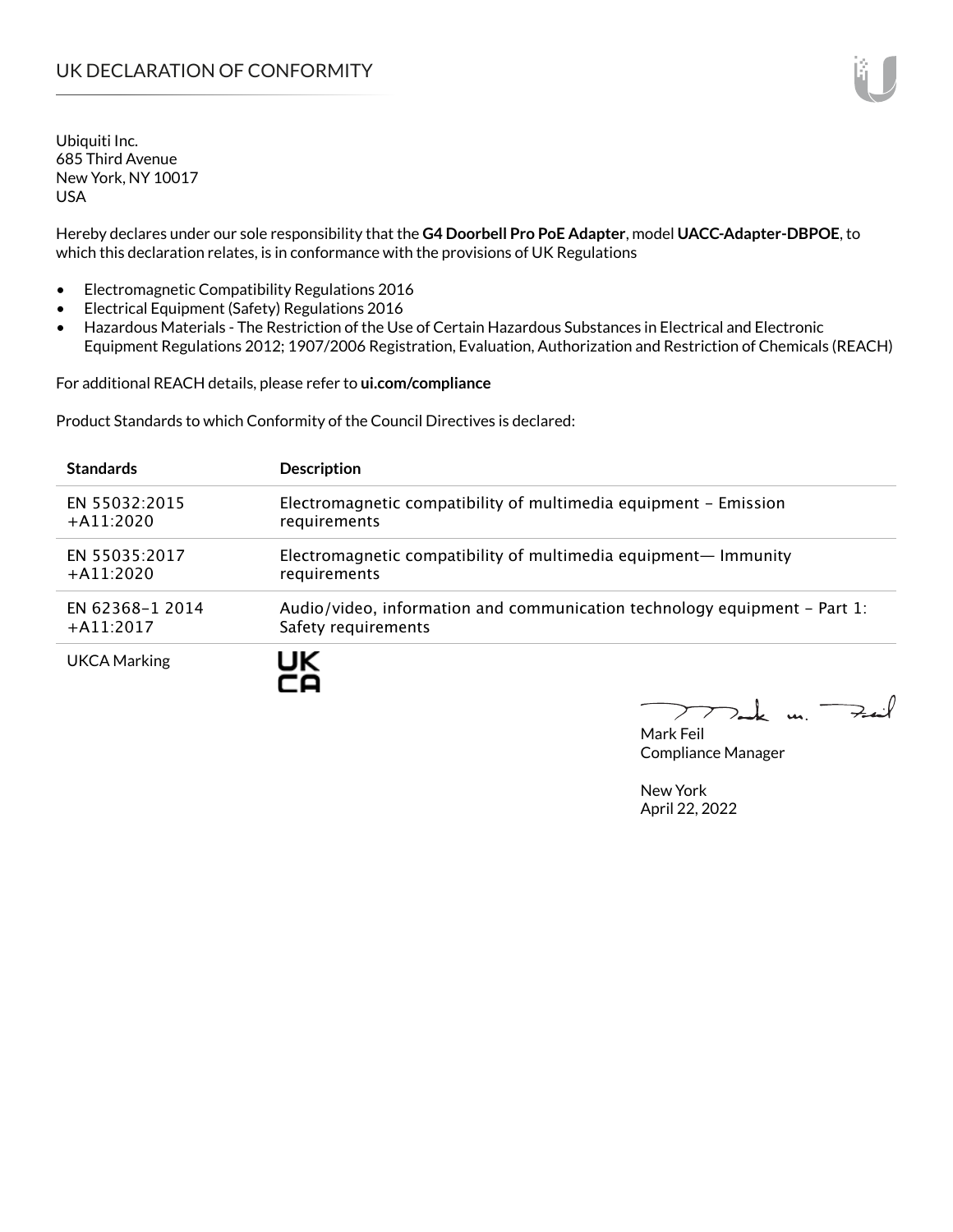# DICHIARAZIONE DI CONFORMITÀ UE ITALIAN ITALIAN

Ubiquiti Inc. 685 Third Avenue New York, NY 10017 USA

Con la presente dichiara sotto la propria esclusiva responsabilità che l' **G4 Doorbell Pro PoE Adapter**, modello **UACC-Adapter-DBPOE**, a cui si riferisce la presente dichiarazione, è conforme alle disposizioni delle Direttive

- EMC -2014/30/UE Direttiva sulla Compatibilità Elettromagnetica (EMCD)
- Sicurezza -2014/35/UE Direttiva sulla Bassa Tensione (LVD)
- Materiali Pericolosi -2011/65/UE Restrizione dell'uso di alcune Sostanze Pericolose nelle Apparecchiature Elettriche ed Elettroniche (RoHS) con emendamento (UE) 2015/863; 1907/2006 Registrazione, Valutazione, Autorizzazione e Restrizione delle Sostanze Chimiche (REACH)

Per ulteriori dettagli sul REACH, fare riferimento a **ui.com/compliance**

| <b>Standard</b>   | <b>Descrizione</b>                                                             |
|-------------------|--------------------------------------------------------------------------------|
| EN 55032:2015     | Compatibilità elettromagnetica delle apparecchiature multimediali -            |
| $+A11:2020$       | Prescrizioni di Emissione                                                      |
| EN 55035:2017     | Compatibilità elettromagnetica per apparecchiature multimediali — Requisiti di |
| $+A11:2020$       | immunità                                                                       |
| EN 62368-1 2014   | Apparecchiature per la tecnologia audio/video, dell'informazione e della       |
| $+$ A11:2017      | comunicazione - Parte 1: Requisiti di sicurezza                                |
| <b>CE Marking</b> |                                                                                |

 $\Rightarrow$ iil  $\overline{u}$ 

Mark Feil Compliance Manager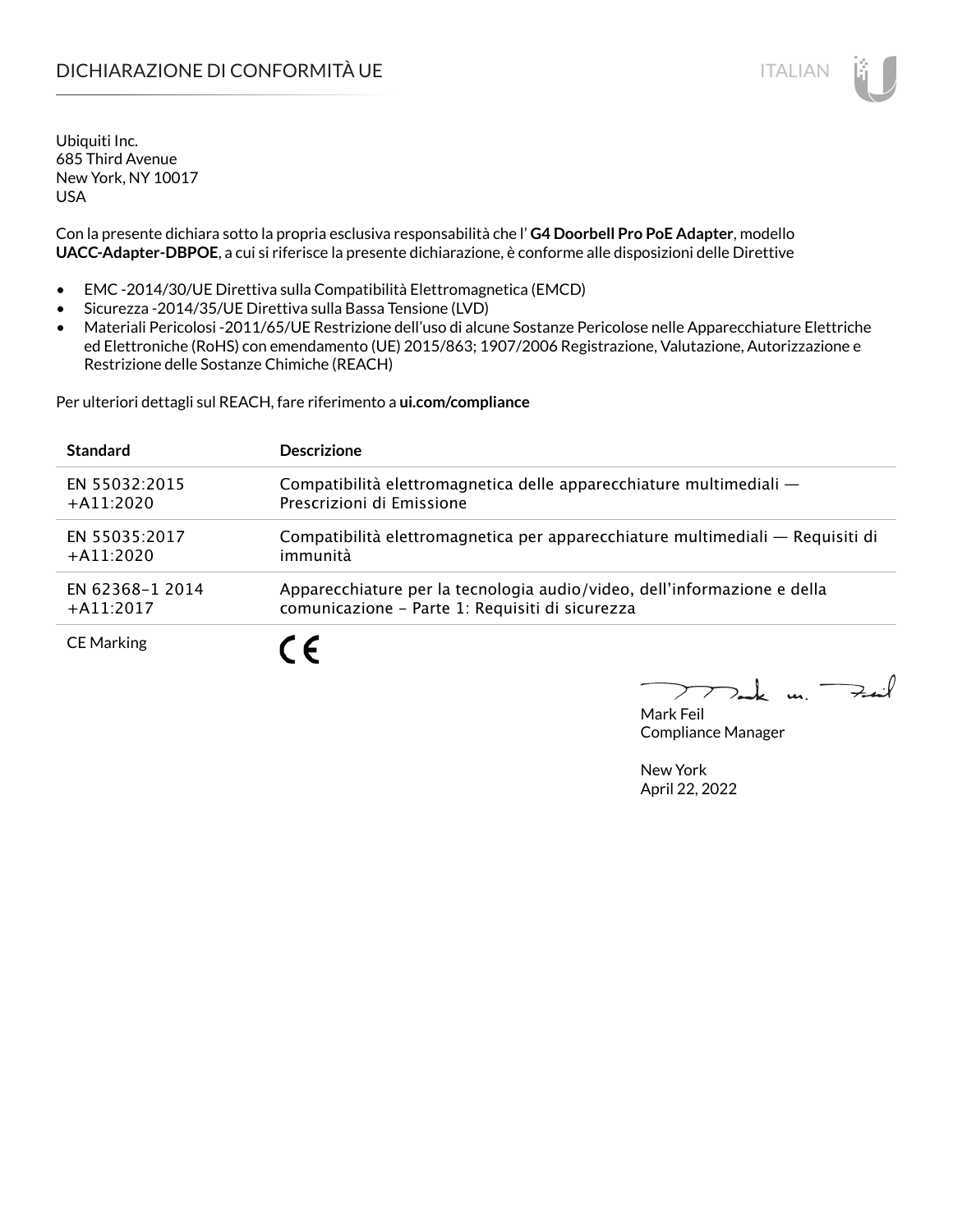# DÉCLARATION DE CONFORMITÉ UE EN ENCHANGEMENT DE CONFORMITÉ UNE ENCHANGEMENT DE CONFORMITÉ UNE ENCHANGEMENT DE

Ubiquiti Inc. 685 Third Avenue New York, NY 10017 USA

Déclare par la présente, sous notre seule responsabilité, que l'**G4 Doorbell Pro PoE Adapter**, modèle **UACC-Adapter-DBPOE**, auquel se rapporte cette déclaration, est conforme aux dispositions des Directives

- EMC -2014/30/EU Directive sur la Compatibilité Electromagnétique (EMCD)
- Sécurité -2014/35/EU Directive sur la Basse Tension (LVD)
- Matières dangereuses -2011/65/UE Restriction de l'utilisation de Certaines Substances Dangereuses dans les Equipements Electriques et Electroniques (RoHS) avec amendement (EU) 2015/863 ; 1907/2006 Enregistrement, Evaluation, Autorisation et Restriction des Produits Chimiques (REACH)

Pour plus de détails sur le règlement REACH, veuillez consulter le site **ui.com/compliance**

| <b>Normes</b>     | <b>La description</b>                                                    |
|-------------------|--------------------------------------------------------------------------|
| EN 55032:2015     | Compatibilité électromagnétique des équipements multimédia — Exigences   |
| $+$ A11:2020      | d'émission                                                               |
| EN 55035:2017     | Compatibilité électromagnétique des équipements multimédia - Exigences   |
| $+$ A11:2020      | d'immunité                                                               |
| EN 62368-1 2014   | Equipements des technologies de l'audio/vidéo, de l'information et de la |
| $+$ A11:2017      | communication - Partie 1 : exigences de sécurité                         |
| <b>CE Marking</b> |                                                                          |

لأبدحت  $\mathbf{u}$ 

Mark Feil Compliance Manager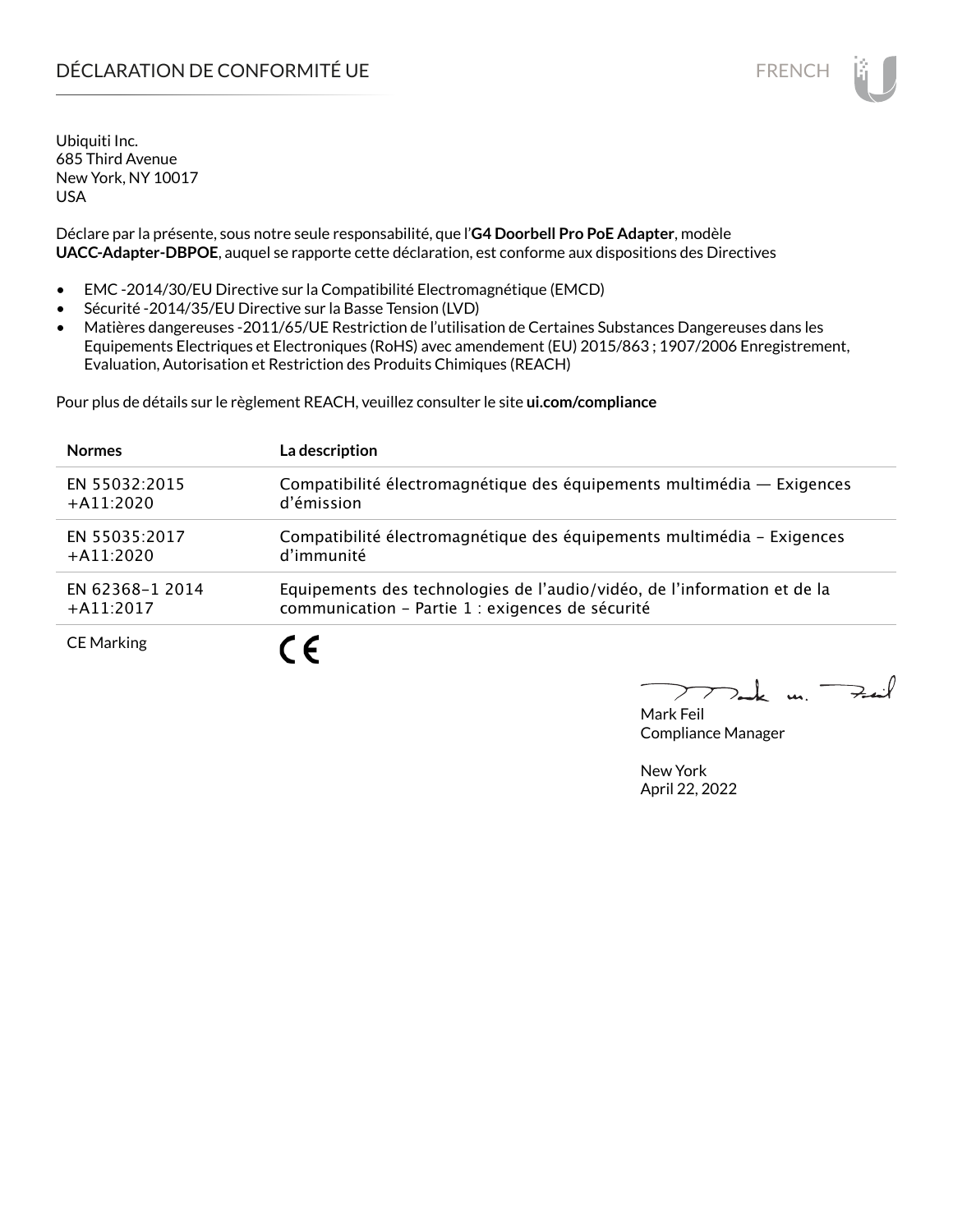# **DECLARACIÓN DE CONFORMIDAD DE SPANISH EN EL SERVIS EN EL SERVISH**

Ubiquiti Inc. 685 Third Avenue New York, NY 10017 USA

Por la presente declaramos bajo nuestra exclusiva responsabilidad que el **G4 Doorbell Pro PoE Adapter**, modelo **UACC-Adapter-DBPOE**, al que se refiere esta declaración, es conforme con las disposiciones de las Directivas

- EMC -2014/30/Directiva de Compatibilidad Electromagnética de la UE (EMCD)
- Seguridad -2014/35/Directiva de Baja Tensión de la UE (LVD)
- Materiales Peligrosos -2011/65/UE Restricción de la Utilización de Determinadas Sustancias Peligrosas en Aparatos Eléctricos y Electrónicos (RoHS) con la enmienda (UE) 2015/863; 1907/2006 Registro, Evaluación, Autorización y Restricción de Sustancias Químicas (REACH)

Para más detalles sobre el REACH, consulte **ui.com/compliance**

| <b>Estándares</b>               | Descripción                                                                                                          |
|---------------------------------|----------------------------------------------------------------------------------------------------------------------|
| EN 55032:2015<br>$+A11:2020$    | Compatibilidad electromagnética de equipos multimedia. Requisitos de emisión                                         |
| EN 55035:2017<br>$+A11:2020$    | Compatibilidad electromagnética de equipos multimedia. Requisitos de<br>inmunidad                                    |
| EN 62368-1 2014<br>$+$ A11:2017 | Equipos de audio y vídeo, de tecnología de la información y de la comunicación<br>- Parte 1: Requisitos de seguridad |
| <b>CE Marking</b>               | - 6                                                                                                                  |

Mark Feil Compliance Manager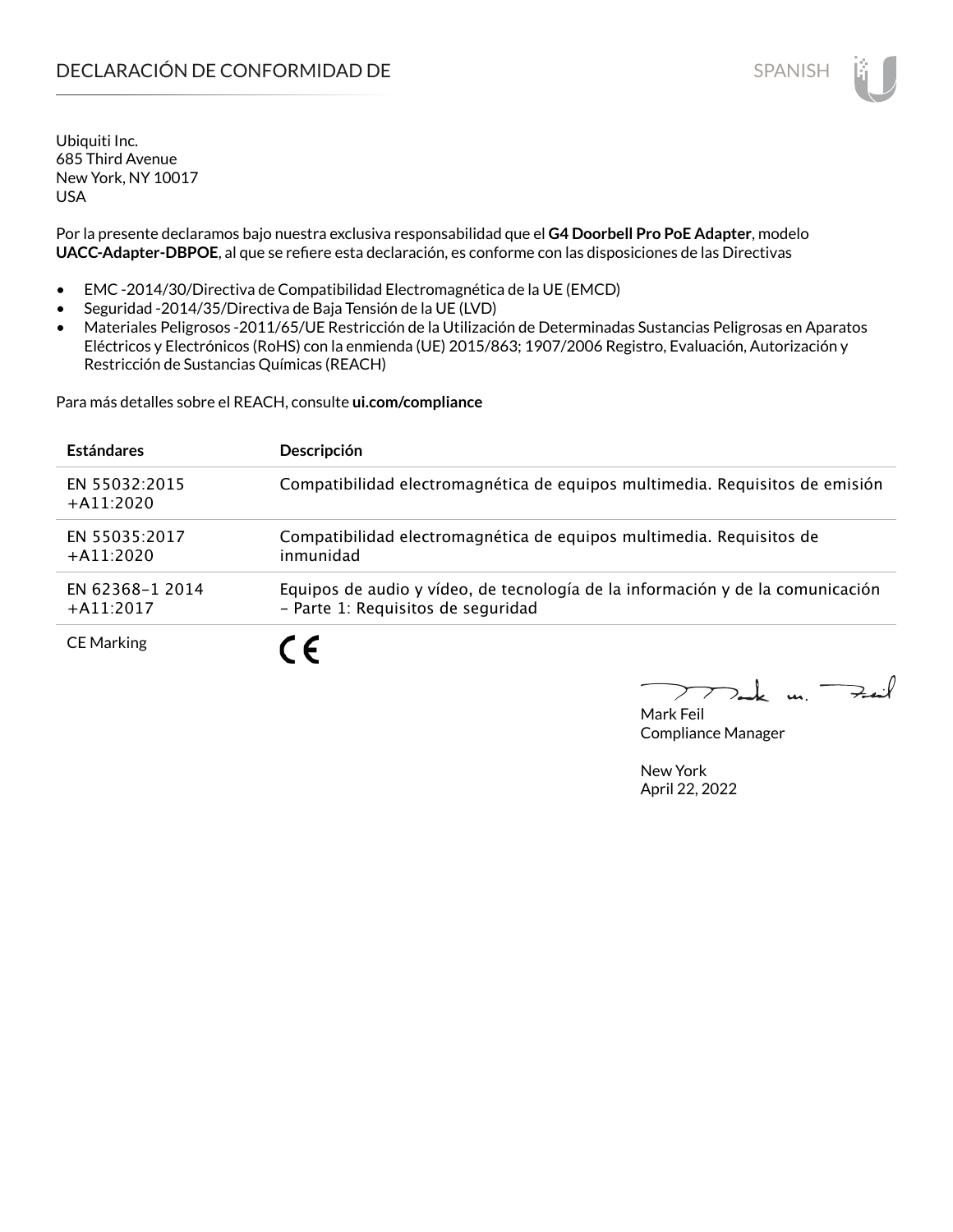## DECLARAȚIA DE CONFORMITATE UE EXTERNATION ANNO 1999 EN ANNO 1999 ROMANIAN

Ubiquiti Inc. 685 Third Avenue New York, NY 10017 USA

Prin prezenta declarăm sub răspunderea noastră exclusivă că "**G4 Doorbell Pro PoE Adapter**", modelul **UACC-Adapter-DBPOE**, la care se referă această declarație, este în conformitate cu prevederile directivelor următoare:

- EMC -2014/30/EU Electromagnetic Compatibility Directive (EMCD) (Directiva UE privind compatibilitatea electromagnetică)
- Siguranță -2014/35/EU Low Voltage Directive (LVD) (Directiva UE privind joasa tensiune)
- Materiale periculoase -2011/65/EU Restriction of the Use of Certain Hazardous Substances in Electrical and Electronic Equipment (RoHS) with amendment (EU) 2015/863 (Directiva UE privind restricția utilizării anumitor substanțe periculoase în echipamentele electrice și electronice (RoHS) cu amendamentele ulterioare); 1907/2006 Registration, Evaluation, Authorization and Restriction of Chemicals (REACH) (Regulamentul Uniunii Europene privind înregistrarea, evaluarea si autorizarea produselor chimice)

Pentru detalii suplimentare referitoare la regulamentul REACH, vă rugăm să consultați site-ul **ui.com/compliance**

| <b>Standarde</b>  | <b>Descriere</b>                                                                |
|-------------------|---------------------------------------------------------------------------------|
| EN 55032:2015     | Compatibilitatea electromagnetică a echipamentelor multimedia - Cerinte         |
| $+A11:2020$       | privind emisiile                                                                |
| EN 55035:2017     | Compatibilitatea electromagnetică a echipamentelor multimedia. Cerințe privind  |
| $+A11:2020$       | imunitatea                                                                      |
| EN 62368-1 2014   | Echipamente tehnologice audio / video, informaționale și de comunicații. Partea |
| $+A11:2017$       | 1: Cerințe de siguranță                                                         |
| <b>CE Marking</b> |                                                                                 |

 $m.$  Fail

Mark Feil Compliance Manager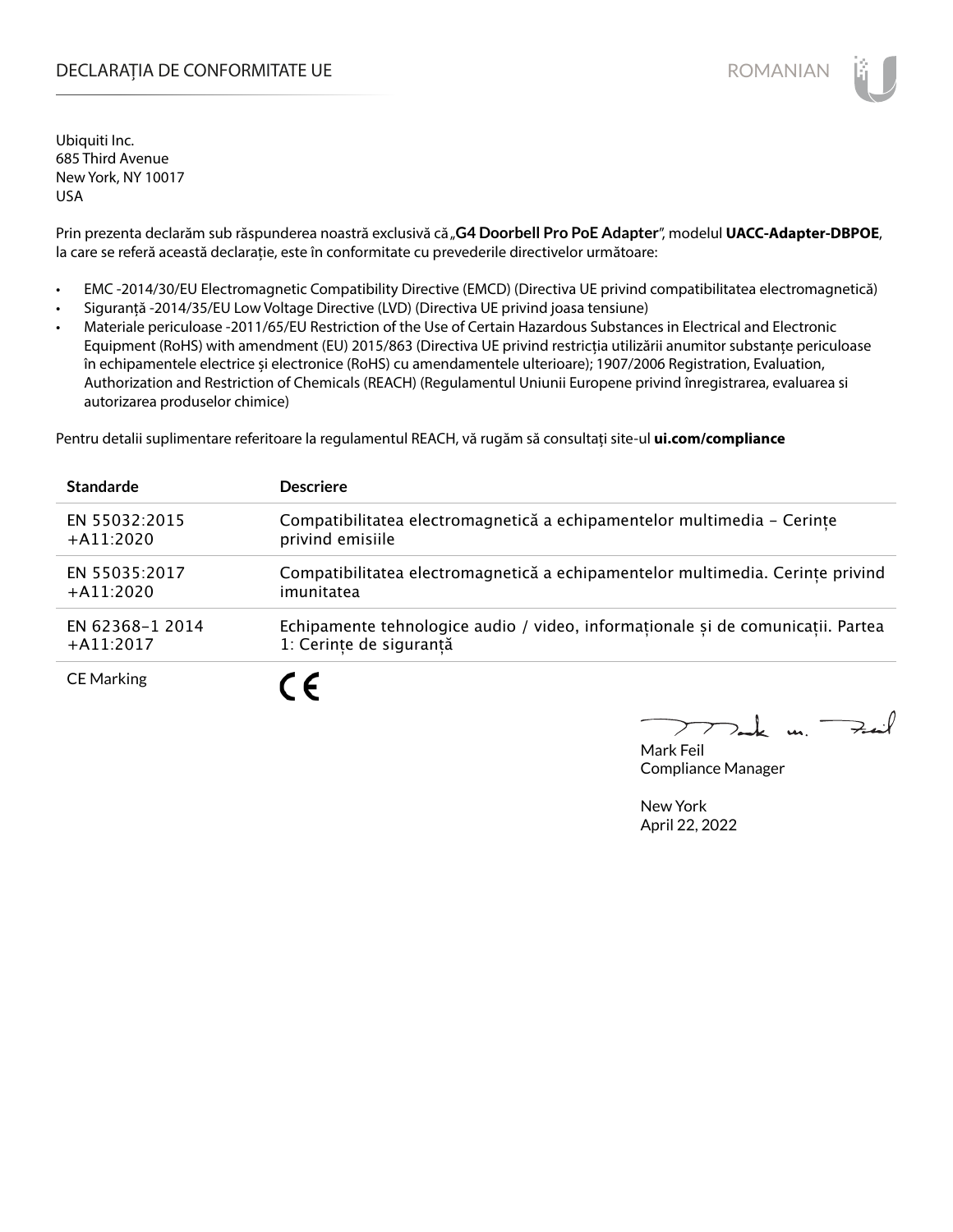# DEKLARACJA ZGODNOŚCI UE POLISH

Ubiquiti Inc. 685 Third Avenue New York, NY 10017 USA

Niniejszym oświadczam z naszą wyłączną odpowiedzialnością, że **G4 Doorbell Pro PoE Adapter**, model **UACC-Adapter-DBPOE**, do którego odnosi się niniejsza deklaracja, jest zgodny z przepisami Dyrektyw

- EMC -2014/30/Dyrektywa Zgodności Elektromagnetycznej UE (EMCD)
- Bezpieczeństwo -2014/35/Dyrektywa Niskiego Napięcia UE (LVD)
- Materiały Niebezpieczne -2011/65/Restrykcje Dotyczące Użycia NIektórych Niebezpiecznych Substancji w Sprzęcie Elektrycznym i Elektronicznym UE (RoHS) ze zmianą (UE) 2015/863; 1907/2006 Rejestracja, Ocena, Zezwolenie i Restrykcje Dotyczące Chemikaliów (REACH)

Aby uzyskać dodatkowe informacje REACH, należy przejść do **ui.com/compliance**

| <b>Normy</b>      | <b>Opis</b>                                                                |
|-------------------|----------------------------------------------------------------------------|
| EN 55032:2015     | Kompatybilność elektromagnetyczna sprzętu multimedialnego – Wymagania      |
| $+$ A11:2020      | emisyjne                                                                   |
| EN 55035:2017     | Kompatybilność elektromagnetyczna sprzętu multimedialnego — Wymagania      |
| $+A11:2020$       | odporności                                                                 |
| EN 62368-1 2014   | Audio/wideo, sprzęt technologii informatycznej i komunikacyjnej – Część 1: |
| $+$ A11:2017      | Wymagania dotyczące bezpieczeństwa                                         |
| <b>CE Marking</b> |                                                                            |

 $\mathbf{u}$ 

Mark Feil Compliance Manager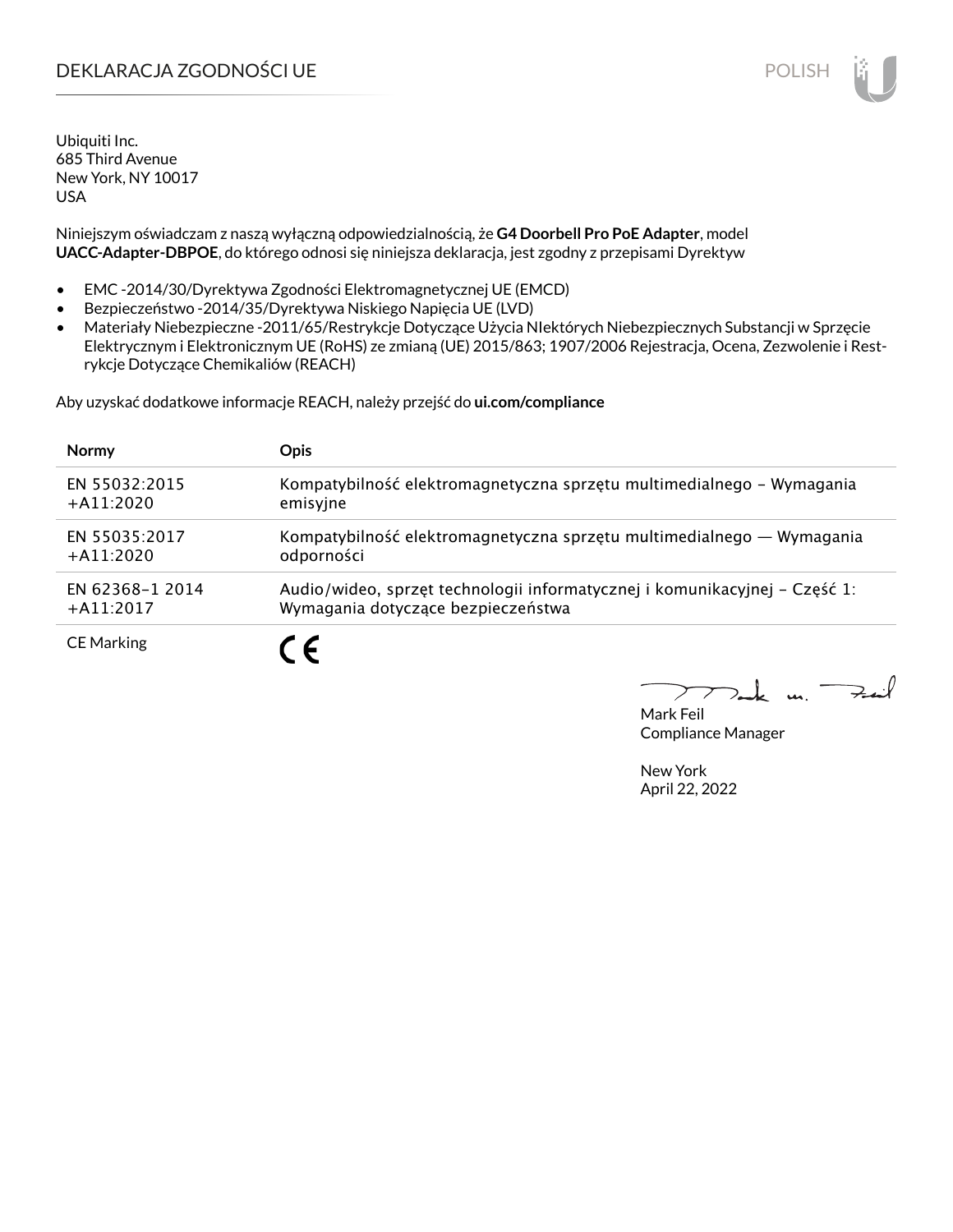# IZJAVA EU O SKLADNOSTI SLOVENIAN

Ubiquiti Inc. 685 Third Avenue New York, NY 10017 USA

S tem dokumentom na lastno odgovornost izjavljamo, da je naprava **G4 Doorbell Pro PoE Adapter**, model **UACC-Adapter-DBPOE**, na katerega se ta izjava nanaša, v skladu z določbami naslednjih direktiv:

- EMC -2014/30/EU Direktiva o elektromagnetni združljivosti (EMCD)
- Varnost -2014/35/EU Direktiva o nizkonapetostni opremi (LVD)
- Nevarne snovi -2011/65/EU Direktiva o omejevanju uporabe nekaterih nevarnih snovi v električni in elektronski opremi (RoHS) s spremembo (EU) 2015/863; 1907/2006 Uredba o registraciji, evalvaciji, avtorizaciji in omejevanju kemikalij (REACH)

Več podrobnosti o REACH uredbi si poglejte na **ui.com/compliance**

| <b>Standardi</b>  | <b>Opis</b>                                                                  |
|-------------------|------------------------------------------------------------------------------|
| EN 55032:2015     | Elektromagnetna združljivost večpredstavnostne opreme - Zahteve glede        |
| $+$ A11:2020      | elektromagnetnega sevanja                                                    |
| EN 55035:2017     | Elektromagnetna združljivost večpredstavnostne opreme - Zahteve za           |
| $+$ A11:2020      | odpornost opreme                                                             |
| EN 62368-1 2014   | Oprema za avdio/video, informacijsko in komunikacijsko tehnologijo – 1. del: |
| $+$ A11:2017      | Varnostne zahteve                                                            |
| <b>CE Marking</b> |                                                                              |

 $k$  un  $\rightarrow$ 

Mark Feil Compliance Manager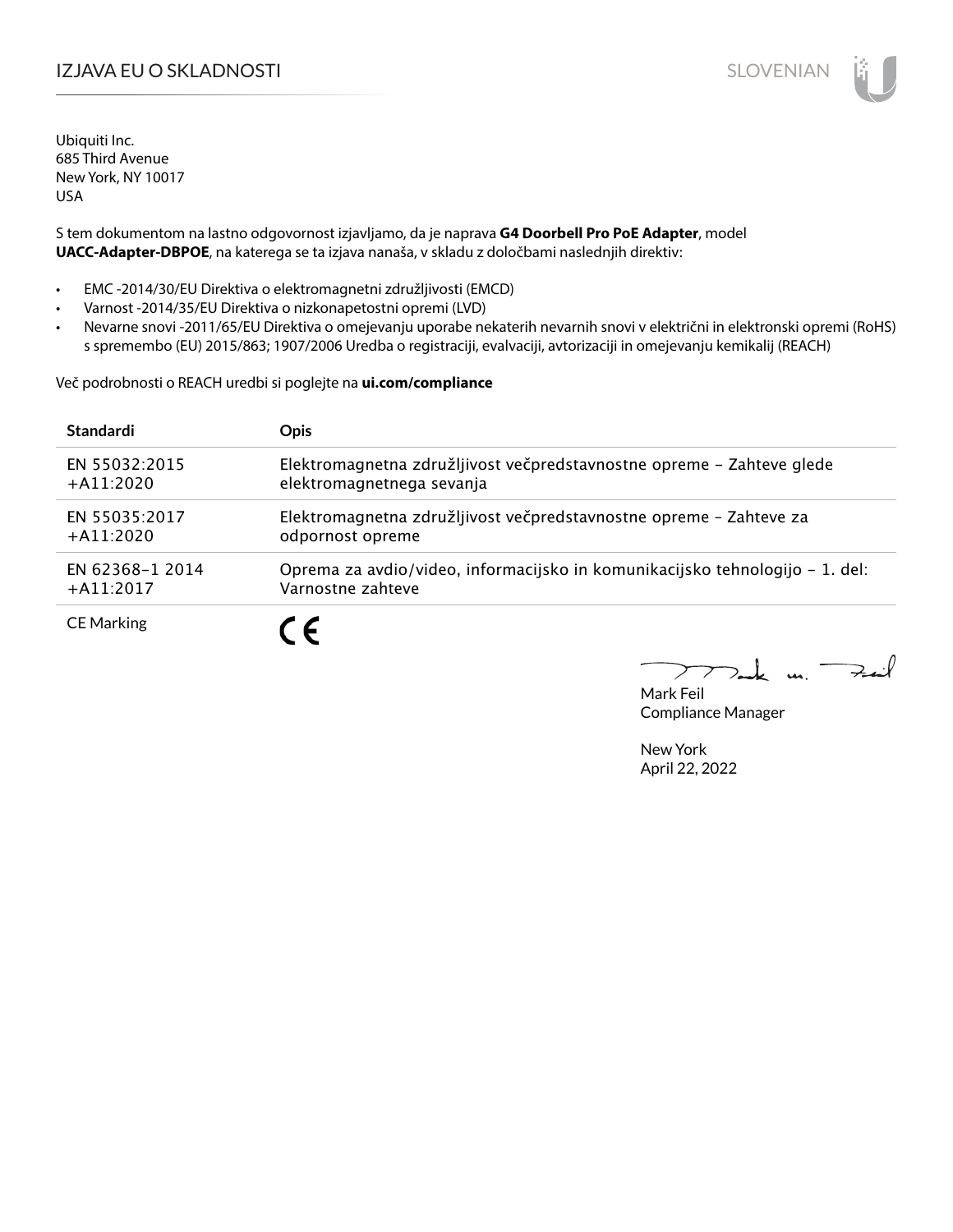### ΔΗΛΩΣΗ ΣΥΜΜΟΡΦΩΣΗΣ ΕΕ GREEK GREEK GREEK GREEK GREEK GREEK GREEK GREEK GREEK GREEK GREEK GREEK GREEK GREEK GREEK

Ubiquiti Inc. 685 Third Avenue New York, NY 10017 USA

Διά του παρόντος δηλώνουμε με αποκλειστική ευθύνη μας ότι το **G4 Doorbell Pro PoE Adapter**, μοντέλο **UACC-Adapter-DBPOE**, στο οποίο αναφέρεται η παρούσα δήλωση, είναι σύμφωνο με τις διατάξεις των Οδηγιών

- EMC Οδηγία Ηλεκτρομαγνητικής Συμβατότητας (EMCD) 2014/30/ΕΕ
- Ασφάλεια Οδηγία Χαμηλής Τάσης (LVD) 2014/35/ΕΕ
- Επικίνδυνα Υλικά Περιορισμός της Χρήσης Ορισμένων Επικίνδυνων Ουσιών σε Ηλεκτρικό και Ηλεκτρονικό Εξοπλισμό (RoHS) 2011/65/ΕΕ με τροποποίηση (ΕΕ) 2015/863. Καταχώριση, Αξιολόγηση, Εξουσιοδότηση και Περιορισμός Χημικών Ουσιών (REACH) 1907/2006

Για περισσότερες λεπτομέρειες σχετικά με το REACH, παρακαλούμε ανατρέξτε στη διεύθυνση **ui.com/compliance**

| Πρότυπα           | Περιγραφή                                                            |
|-------------------|----------------------------------------------------------------------|
| EN 55032:2015     | Ηλεκτρομαγνητική συμβατότητα εξοπλισμού πολυμέσων - Απαιτήσεις       |
| $+$ A11:2020      | εκπομπών                                                             |
| EN 55035:2017     | Ηλεκτρομαγνητική συμβατότητα εξοπλισμού πολυμέσων - Απαιτήσεις       |
| $+A11:2020$       | θωράκισης                                                            |
| EN 62368-1 2014   | Εξοπλισμός τεχνολογίας ήχου/εικόνας, πληροφορικής και επικοινωνιών - |
| $+$ A11:2017      | Μέρος 1: Απαιτήσεις ασφάλειας                                        |
| <b>CE Marking</b> |                                                                      |

Fail t u  $\mathcal{I}$ 

Mark Feil Compliance Manager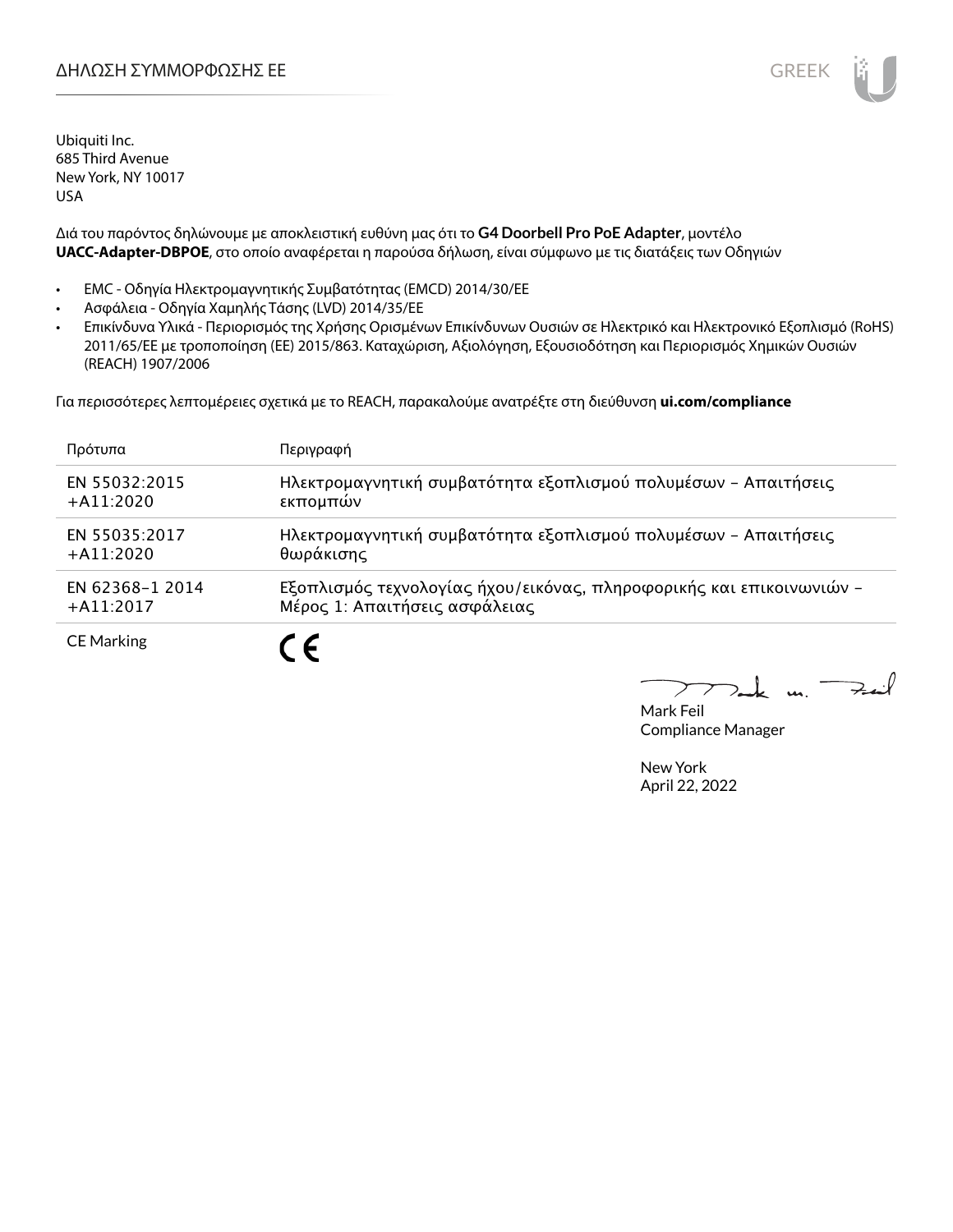# EÚ VYHLÁSENIE O SÚHLASE SLOVAK SLOVAK

Ubiquiti Inc. 685 Third Avenue New York, NY 10017 USA

Týmto prehlasuje, na našu výlučnú zodpovednosť, že **G4 Doorbell Pro PoE Adapter**, model **UACC-Adapter-DBPOE**, ktorého sa toto vyhlásenie týka, je v súlade s ustanoveniami Smerníc

- EMC -2014/30/EÚ Smernica o Elektromagnetickej Kompatibilite (EMCD)
- Bezpečnosť -2014/35/EÚ Smernica o Nízkom Napätí (LVD)
- Nebezpečné Materiály -2011/65/EÚ Obmedzenie Používania Určitých Nebezpečných Látok v Elektrických a Elektronických Zariadeniach (RoHS) s dodatkom (EÚ) 2015/863; 1907/2006 Registrácia, Hodnotenie, Autorizácia a Obmedzenie chemikálií (REACH)

Ďalšie informácie o REACH môžete nájsť na **ui.com/compliance**

| Štandardy         | <b>Popis</b>                                                              |
|-------------------|---------------------------------------------------------------------------|
| EN 55032:2015     | Elektromagnetická kompatibilita multimediálnych zariadení - emisné        |
| $+$ A11:2020      | požiadavky                                                                |
| EN 55035:2017     | Elektromagnetická kompatibilita multimediálnych zariadení – Požiadavky na |
| $+A11:2020$       | odolnosť                                                                  |
| EN 62368-1 2014   | Zariadenia audio/video, informačnej a komunikačnej technológie – časť 1:  |
| $+$ A11:2017      | Bezpečnostné požiadavky                                                   |
| <b>CE Marking</b> |                                                                           |

 $k$  un  $\rightarrow$  $\sum$ 

Mark Feil Compliance Manager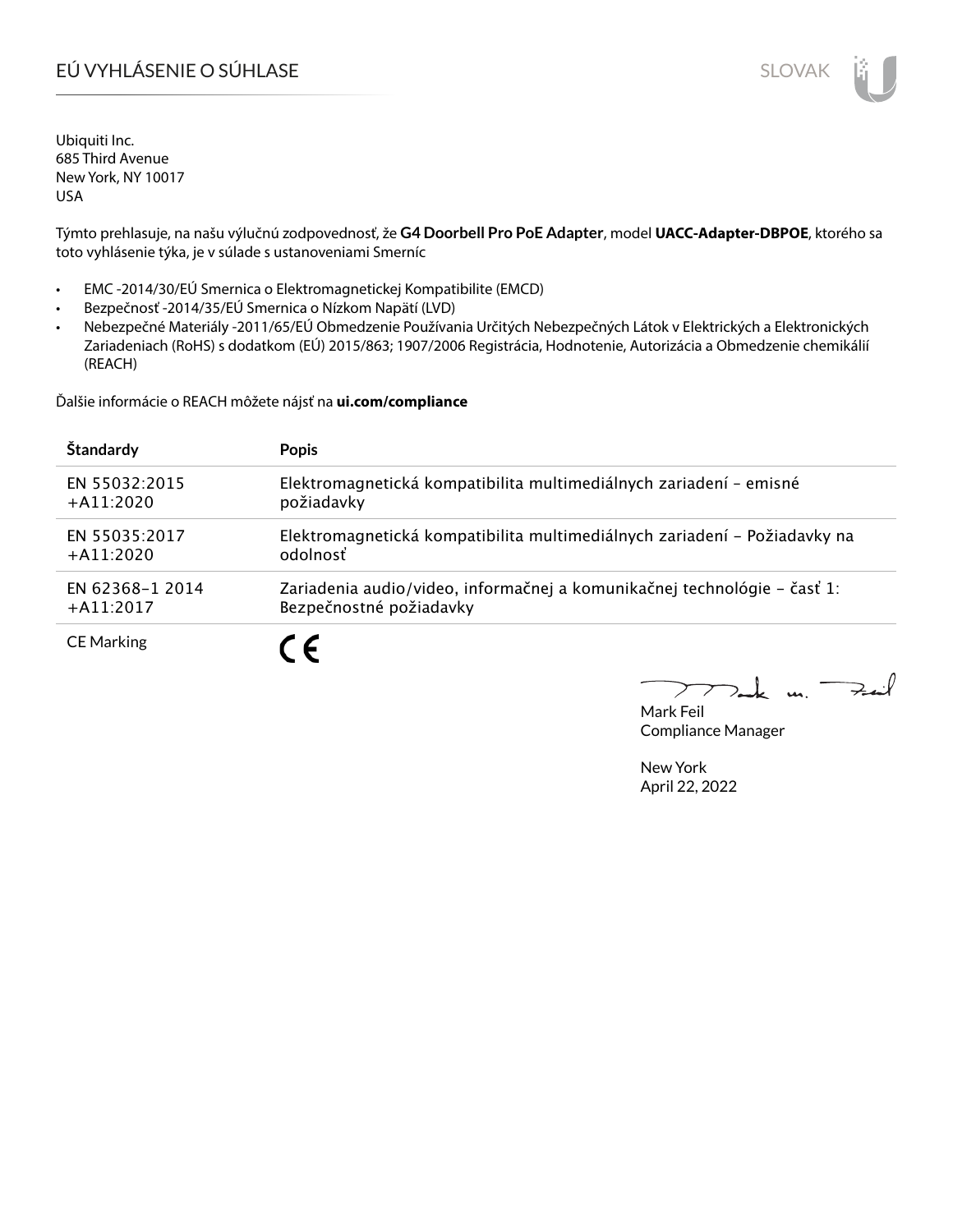## ES ATBILSTĪBAS DEKLARĀCIJA VALODAS ARĀ ATBILSTĪBAS DEKLARĀCIJA VALODAS ARĀ ATBILSTĪBAS DEKLARĀCIJA VALODAS ARĀ

Ubiquiti Inc. 685 Third Avenue New York, NY 10017 USA

Vienīgi uz savu atbildību deklarējam, ka iekārtas "**G4 Doorbell Pro PoE Adapter**" modelis "**UACC-Adapter-DBPOE**", uz ko attiecas šī deklarācija, atbilst šādu direktīvu noteikumiem:

- elektromagnētiskā saderība 2014/30/ES Elektromagnētiskās saderības direktīva (EMCD);
- drošība 2014/35/ES Zemsprieguma direktīva (LVD);
- bīstami materiāli 2011/65/ES Atsevišķu bīstamu ķīmisko vielu izmantošanas ierobežojumi elektriskajās un elektroniskajās iekārtās (RoHS) ar grozījumu (ES) 2015/863; 1907/2006 Ķīmisko vielu reģistrēšana, novērtēšana, atļaušana un ierobežošana (REACH).

Papildinformāciju par REACH lūdzam skatīt tīmekļa vietnē **ui.com/compliance**

| <b>Standarti</b>                | <b>Apraksts</b>                                                                                   |
|---------------------------------|---------------------------------------------------------------------------------------------------|
| EN 55032:2015<br>$+A11:2020$    | Multivides iekārtu elektromagnētiskā saderība - Emisijai piemērojamās prasības                    |
| EN 55035:2017<br>$+$ A11:2020   | Multivides iekārtu elektromagnētiskā saderība - Traucējumnoturības prasības                       |
| EN 62368-1 2014<br>$+$ A11:2017 | Audio/video, informācijas un komunikācijas tehnoloģiju aprīkojums - 1. daļa:<br>Drošības prasības |
| <b>CE Marking</b>               |                                                                                                   |

 $\nabla$  and  $\omega$  and  $\nabla$ 

Mark Feil Compliance Manager